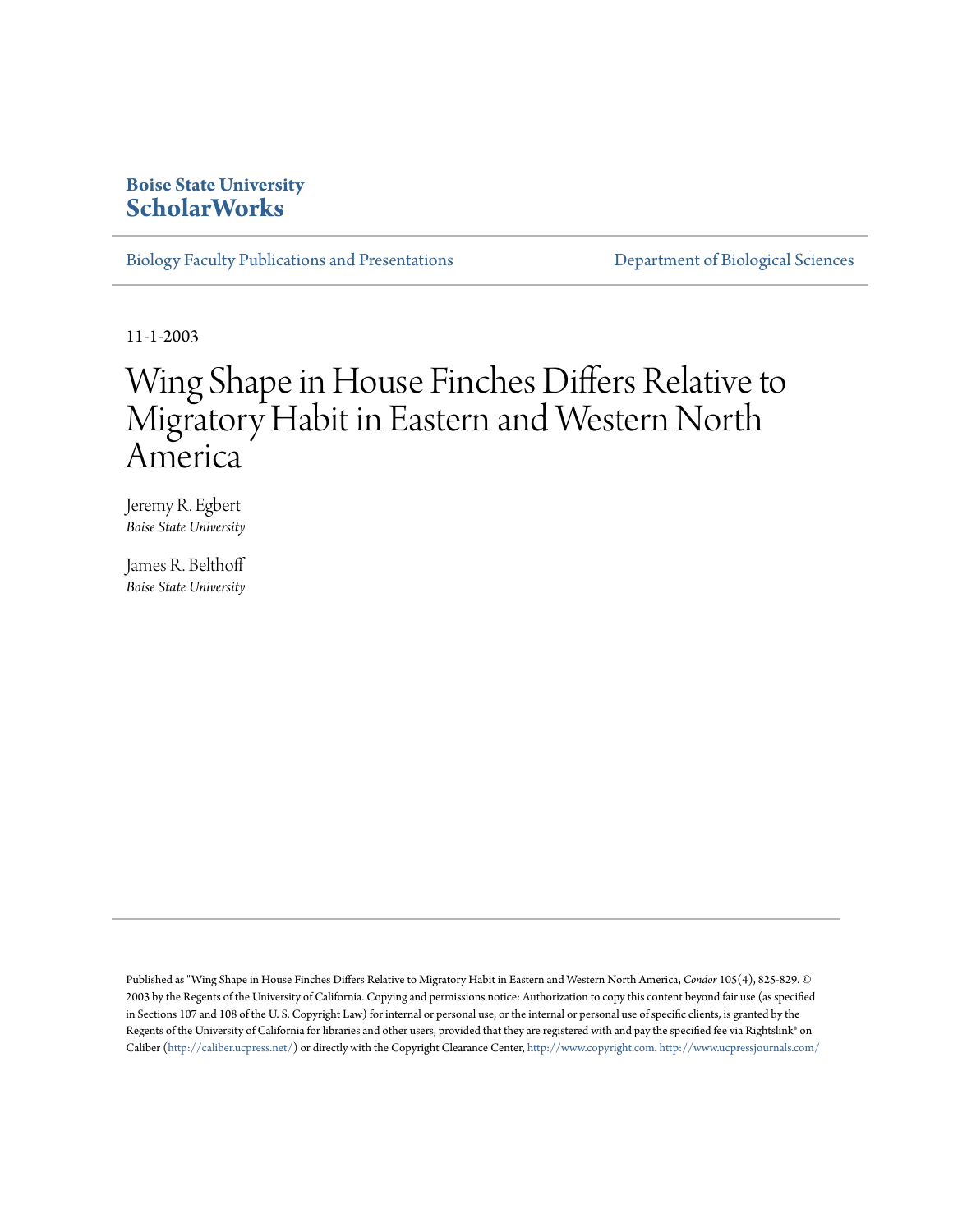**ulation to changes in rainfall, which could amount to several breeding seasons.** 

**It has previously been shown that Bananaquits on another Caribbean island, Puerto Rico, suffered a large population decline during a drought there in the mid-1970s, and that there was a lag in the response to rainfall (Faaborg et al. 1984). The size of the Bananaquit population was most closely related to rainfall two years previously. This provides strong support for our suggestion that drought could have perturbed the Bananaquit population in Grenada. If black birds are more strongly affected by drought than yellow birds, as is suggested by their relative rarity in the driest areas of Grenada, then it seems likely that drought could result in movement of the cline. If movement in the cline is caused by variation in rainfall acting with a lag, then the cline should have moved to the southwest during the late 1950s, following a wet period in the mid-1950s. We have been unable to find data to test this prediction.** 

**In summary, the Bananaquit morph-ratio cline has not experienced any net movement in 20 years, which is approximately 20 generations. This suggests that the cline is in equilibrium. Previous movements of the cline may have been the result of long-term variation in rainfall.** 

**We thank the Ministry of Agriculture, Forestry, Lands and Fisheries, Grenada, for permission to carry out the work. We also thank C. Macpherson, M. Phillip, D. Ramsier, and M. Sousa for assistance in Grenada; Blue Horizons Hotel and Mr. Ross for permission to mist net on their land, and B. Hatchwell and J. Wunderle for comments on a previous version of the manuscript. The work was funded by the British Ecological Society.** 

#### **LITERATURE CITED**

**BARTON, N. H., AND G. M. HEWITT. 1985. Analysis of hybrid zones. Annual Review of Ecology and Systematics 16:113-148.** 

- **ENDLER, J. A. 1977. Geographic variation, speciation, and clines. Princeton University Press, Princeton, N.J.**
- **FAABORG, J., W. J. ARENDT, AND M. S. KAISER. 1984. Rainfall correlates of bird population fluctuations**  in a Puerto Rican dry forest-a nine year study. **Wilson Bulletin 96:575-593.**
- **FISHER, R. A. 1937. The wave of advance of advantageous genes. Annals of Eugenics 7:355-369.**
- **HULME, M. [ONLINE]. 2000. Datasets/global precipitation: global land precipitation. (http://www.cru. uea.ac.uk/-mikeh/datasets/global) (5 June 2003).**
- **HULME, M., T. J. OSBORN, AND T. C. JOHNS. 1998. Precipitation sensitivity to global warming: comparison of observations with HadCM2 simulations. Geophysical Research Letters 25:3379-3382.**
- **ORDNANCE SURVEY INTERNATIONAL. 1988. Grenada south. Ordnance Survey International, Southampton, UK.**
- **SAS INSTITUTE INC. 1999. OnlineDoc. Version 8.0. SAS Institute Inc., Cary, NC.**
- **SOKAL, R. R., AND E J. ROHLF. 1981. Biometry. W. H. Freeman, New York.**
- **THERON, E., K. HAWKINS, E. BERMINGHAM, R. E. RICK-LEFS, AND N. I. MUNDY. 2001. The molecular basis of an avian plumage polymorphism in the wild: a melanocortin- 1-receptor point mutation is perfectly associated with the melanic plumage morph of the Bananaquit, Coereba flaveola. Current Biology 11:550-557.**
- **WUNDERLE, J. M. 1981. An analysis of a morph ratio cline in the Bananaquit (Coereba flaveola) on Grenada, West Indies. Evolution 35:333-344.**
- **WUNDERLE, J. M. 1983. A shift in the morph ratio cline in the Bananaquit on Grenada, West Indies. Condor 85:365-367.**

**The Condor 105:825-829 ? The Cooper Ornithological Society 2003** 

### **WING SHAPE IN HOUSE FINCHES DIFFERS RELATIVE TO MIGRATORY HABIT IN EASTERN AND WESTERN NORTH AMERICA**

**JEREMY R. EGBERT AND JAMES R. BELTHOFF1 Department of Biology, Boise State University, Boise, ID 83725** 

**Abstract. We investigated whether wing morphology differed between the sedentary House Finches** 

**(Carpodacus mexicanus) of western North America and the introduced population of eastern North America, as the latter has developed migratory behavior since its inception. Wing morphology differed between eastern and western House Finches. Eastern House Finches had shorter proximal primaries and a longer outer primary, perhaps reflecting a thinner and more pointed wing, although no disparity in wing length was** 

**Manuscript received 24 December 2002; accepted 4 June 2003.** 

**<sup>1</sup>Corresponding author. E-mail: jbeltho@boisestate. edu**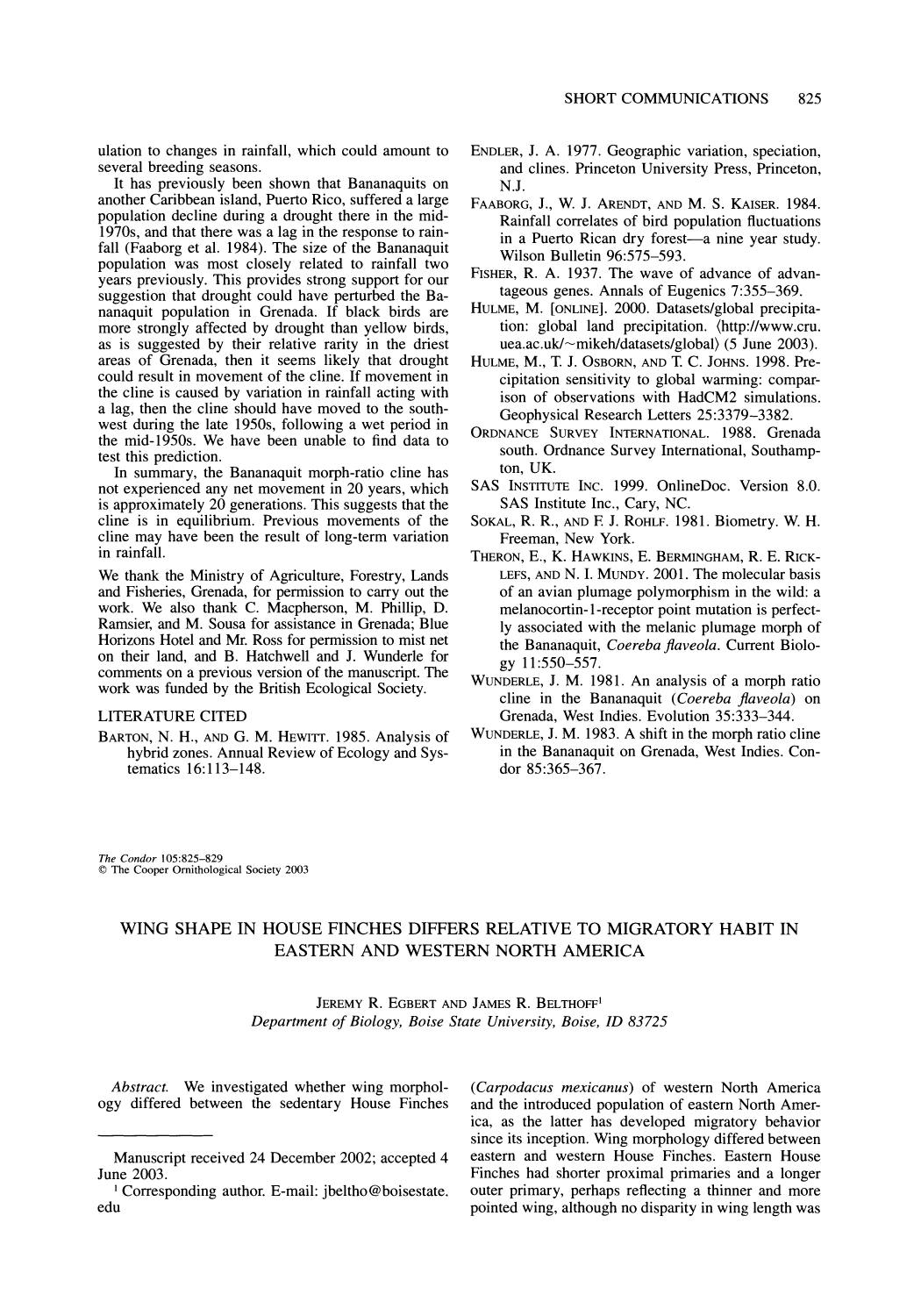**detected. Since we interpret these differences in wing shape as modifications for flight capability, we believe that initial evidence for morphological divergence relative to migratory habit between eastern and western House Finches has been established here. Confirmatory studies to determine if wing morphology varies according to the gradient in expression of migratory behavior throughout the range of eastern House Finches are now warranted.** 

**Key words: Carpodacus mexicanus, House Finch, intraspecific variation, morphology, partial migration, wing shape.** 

#### **La Forma Alar en Carpodacus mexicanus Difiere en Relaci6n a los Haibitos Migratorios entre el Este y Oeste de Norte Am6rica**

**Resumen. Investigamos si la morfologia del ala diferfa entre individuos sedentarios de Carpodacus mexicanus del oeste de Norte America y la poblaci6n introducida en el este de Norte America, la cual ha desarrollado un comportamiento migratorio desde su inserci6n. La morfologia del ala difiri6 entre las poblaciones de C. mexicanus del este y del oeste. Los individuos del este tuvieron primarias proximales mais**  cortas y primarias externas más largas, lo que quizás **refleja un ala mais fina y mais puntiaguda, aunque no se detect6 una diferencia en el largo del ala. Ya que interpretamos estas diferencias en la forma del ala como modificaciones para la capacidad del vuelo, creemos que se ha establecido una evidencia inicial de divergencia morfol6gica en relaci6n con el hibito migratorio entre las poblaciones de C. mexicanus del este y del oeste de Norte America. Actualmente, son necesarios estudios que confirmen y determinen si la morfologia del ala varia de acuerdo al gradiente de**  expresión del comportamiento migratorio a través del rango de distribución de la población de C. mexicanus **del este.** 

**One of the most notable ornithological events of the twentieth century in North America was the introduction of House Finches (Carpodacus mexicanus) into the eastern United States from native western populations and their subsequent spread (Hill 1993). The eastern population is believed to have originated from the release of a small but unknown number of captive birds on Long Island, New York, around 1940 (Elliot and Arbib 1953), and the source of the birds is presumed to be the Los Angeles area of southern California (Mundinger 1975). After a decade or so of local increases in the vicinity of western Long Island, the introduced population grew exponentially and rapidly expanded its range across the continent (Veit and Lewis 1996). House Finches are now naturalized and common throughout most of the eastern and midwestern United States, and in southern Canada.** 

**As House Finches in the native range are essentially sedentary, one striking outcome of the introduction has been the appearance and increased frequency of migratory behavior in the eastern population of House Finches (Belthoff and Gauthreaux 1991, Able and Belthoff 1998). In fact, the eastern House Finch pro-**

**vides one of the very few cases in which the establishment of a large-scale pattern of migratory behavior has been documented under natural conditions in our lifetime. Over the 60 or so generations since their introduction, a complex system of seasonal migration has evolved in House Finches (Able and Belthoff 1998) in a remarkably brief and perhaps unprecedented period of time, something that studies on captive birds suggest can occur under strong selection (Berthold et al. 1990, Berthold 1996).** 

**Wings of migrant species often are characterized by long distal primaries and short proximal primaries, resulting in relatively long and thin wings (compared with nonmigratory species; Rayner 1988, Winkler and Leisler 1992, Alerstam 1993, Lockwood et al. 1998), and a wing tip close to the leading edge. A pointed tip may reduce drag associated with the wing tip vortex (Lockwood et al. 1998). Even within species, comparisons between sedentary and migratory individuals or populations show that the migratory representatives indeed have wing features more characteristic of migration (Senar et al. 1994, Copete et al. 1999, Perez-Tris and Telleria 2001).** 

**Wilson (1975) pointed out that behavior is the part of the phenotype that is most likely to change in response to long-term environmental change, such that behavior will usually be altered first and physical structure second. Thus, given that selection has apparently favored migratory behavior in eastern House Finches since their introduction, we investigated whether corresponding changes in wing morphology have arisen as well.** 

#### **METHODS**

**We captured a sample of western House Finches (n = 60) with mist nets and baited traps at several suburban**  locations in Boise, Idaho (43°34'N, 116°13'W) from **May to November 2002 (most were captured Septem**ber-November 2002). Eastern House Finches  $(n = 92)$ **were trapped at several locations near Ithaca, New**  York (42<sup>°</sup>27'N, 6<sup>°</sup>29'W) in mist nets and baited traps **in October-November 2002. All captured finches received U.S. Geological Survey aluminum leg bands for individual identification. At the time of capture, sex and age were determined where possible. However, because we could not age many birds, we pooled individuals of all ages for analyses. Birds showing signs of wing molt (primaries or secondaries) were excluded from our study. JRE measured the wings of all captured House Finches with a ruler and digital calipers to determine wing length (to nearest 0.25 mm) and the differences between the tip of the longest primary and the tips of each of the other eight primaries (to nearest 0.01 mm). This was done with the wing in a consistent, folded position such that the primaries were partially stacked on top of each other as in Senar et al. (1994). We refer to these measurements for the nine primaries as primary distances. We then calculated the length of each primary (PI through P9, where P1 is the most proximal primary) by subtracting each primary distance from the maximum wing length according to the formula P<sub>i</sub> length = (wing length) - (primary distance of Pi) (see Evered 1990). As Senar et al. (1994) suggest, we then corrected these primary lengths for body**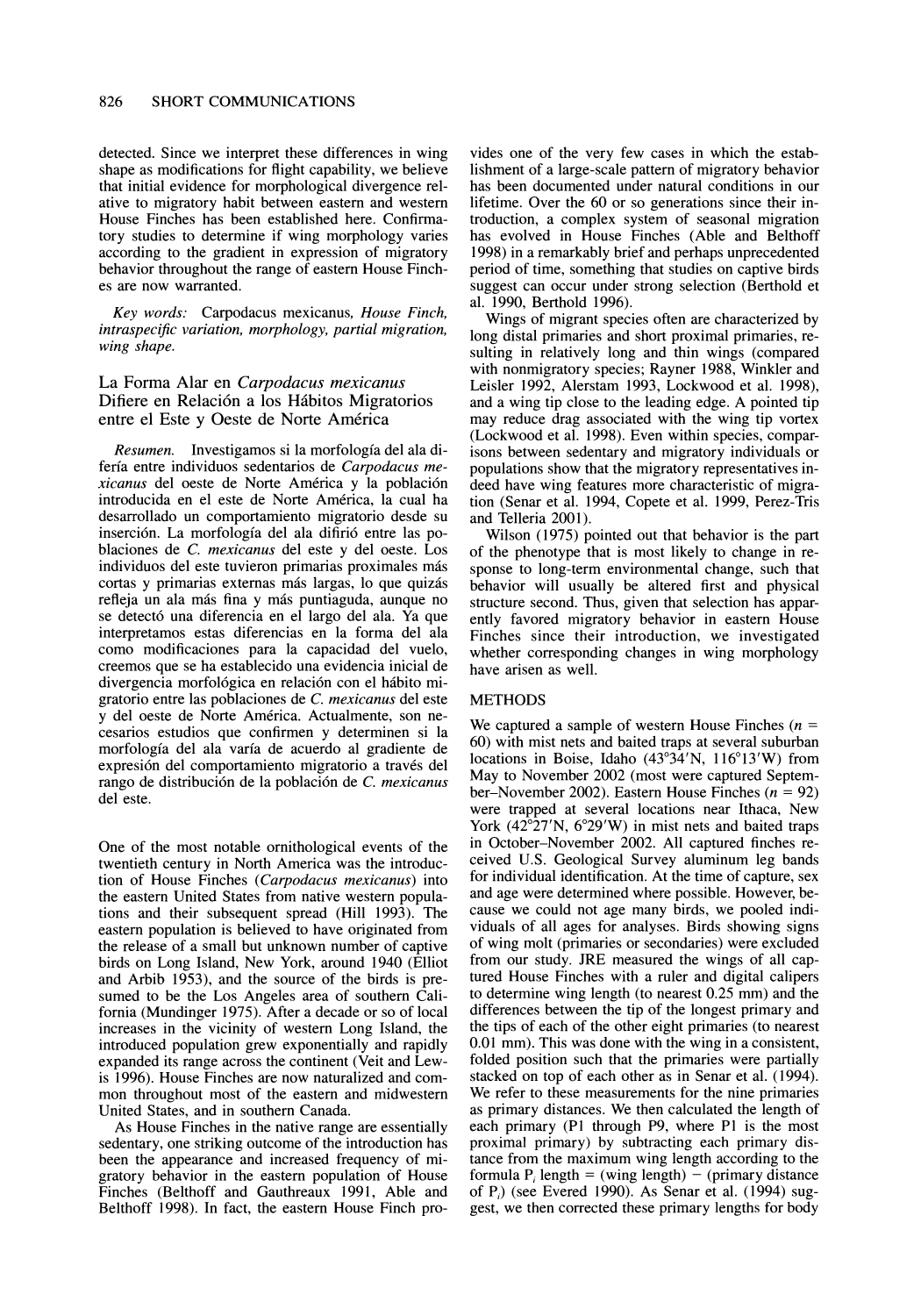

**FIGURE 1. Standardized primary lengths of House Finches in two populations in the eastern and western United States (Ithaca, New York, n = 92 birds, and Boise, Idaho, n = 60 birds). Asterisks above bars indicate primaries for which the two samples differed significantly using one-way ANOVA and sequential Bonferroni corrections following a significant MANOVA.** 

**size by taking into account allometric relationships using the SIZESTD program (Lleonart et al. 2000), which produced a standardized length for each primary. Briefly, this program transformed feather length as follows:** 

$$
\mathbf{P'}_{ii} = \mathbf{P}_{ii} (l_0/l_i)^{b_i}
$$

where  $P_{ii}$  is the original measurement of the primary  $j$ in individual  $i$ ,  $l_i$  is the wing length (an indication of body size) of individual  $i$ ,  $l_0$  is a standard wing length **(taken as 76.81 mm, the mean wing length of the House Finches in our study) to which all individuals**  are reduced (or increased), and  $b_i$  is the allometry co**efficient of primary j according to the growth model of Senar et al. (1994). These corrected measurements formed the basis of a multivariate analysis of wingshape variation using principal components analysis (PCA), which was shown to be an accurate analysis of wing shape by Chandler and Mulvihill (1988).** 

#### **STATISTICAL ANALYSIS**

**Wing length in eastern and western House Finches was compared using ANOVA. We compared transformed primary lengths (Pl' through P9') between sexes and populations using two-way multivariate analysis of variance (MANOVA) followed by inspection of univariate tests to determine which transformed primary lengths contributed to overall range differences. Because sex did not affect P1' through P9', and sex did not interact with range in either multivariate or univariate analyses, we pooled sexes for all subsequent analyses and used all 152 captured individuals. To help control for inflated Type I errors following the initial MANOVA, follow-up univariate ANOVAs were evaluated using sequential Bonferroni corrections (Rice 1989), in which alpha was 0.05/9 (= 0.0055) for the first comparison and sequentially adjusted. We conducted PCA on the standardized primary lengths and compared PC scores between House Finches in the eastern and western populations using ANOVA with sequential Bonferroni corrections. Analyses were con-** **ducted using SAS (Version 8.2, SAS Institute Inc.**  2000), and all results are reported as means  $\pm$  SE.

#### **RESULTS**

**Despite the prediction relative to migratory habit, there was no difference in mean wing length between the**  eastern (76.7  $\pm$  0.2 mm) and western (76.9  $\pm$  0.3 mm) **House Finches in our sample**  $(F_{1,150} = 0.2, P = 0.68)$ **. However, there was a significant difference in standardized primary lengths between populations (MA-NOVA:** Wilks' lambda = 0.79,  $F_{9,142} = 4.1$ ,  $P \le$ **0.001). Follow-up univariate ANOVAs revealed that mean P2' through P6' were greater in western House Finches, whereas average P9' was greater in eastern House Finches (Fig. 1).** 

**The first three principal components (PCs) explained 73% of the variation in transformed primary lengths (Table 1). The first axis, PC1, represented increasing proximal primary (P2'-P6') lengths. PC2 represented increasing distal primary length (P8' and P9'), and P6' loaded most highly on PC3 (Table 1). Eastern and western House Finches differed significantly along PC 1 (F,150 = 25.9, P < 0.001). Eastern House Finches**   $(PC1 = -0.64 \pm 0.20)$  had shorter proximal primary lengths than western House Finches (PC1 =  $0.98 \pm$ **0.25), and this contributed to wings of eastern House Finches being thinner and somewhat more pointed (Fig. 2, 3). Eastern and western House Finches did not**  differ along PC2 (0.08  $\pm$  0.12 and  $-0.12 \pm 0.14$ , respectively;  $F_{1,150} = 1.1$ ,  $P = 0.29$ ) or along PC3 (-0.10  $\pm$  0.10 and 0.16  $\pm$  0.12, respectively;  $\vec{F}_{1,150} = 2.6$ , P  $= 0.11$ .

#### **DISCUSSION**

**Results of our study indicate that the wings of the more migratory eastern House Finches tended to be more pointed than those of western House Finches. The shorter proximal primaries of eastern House Finches perhaps reflected a thinner wing proximately. In accordance with another prediction of morphology based on migration, the transformed length of P9 also was**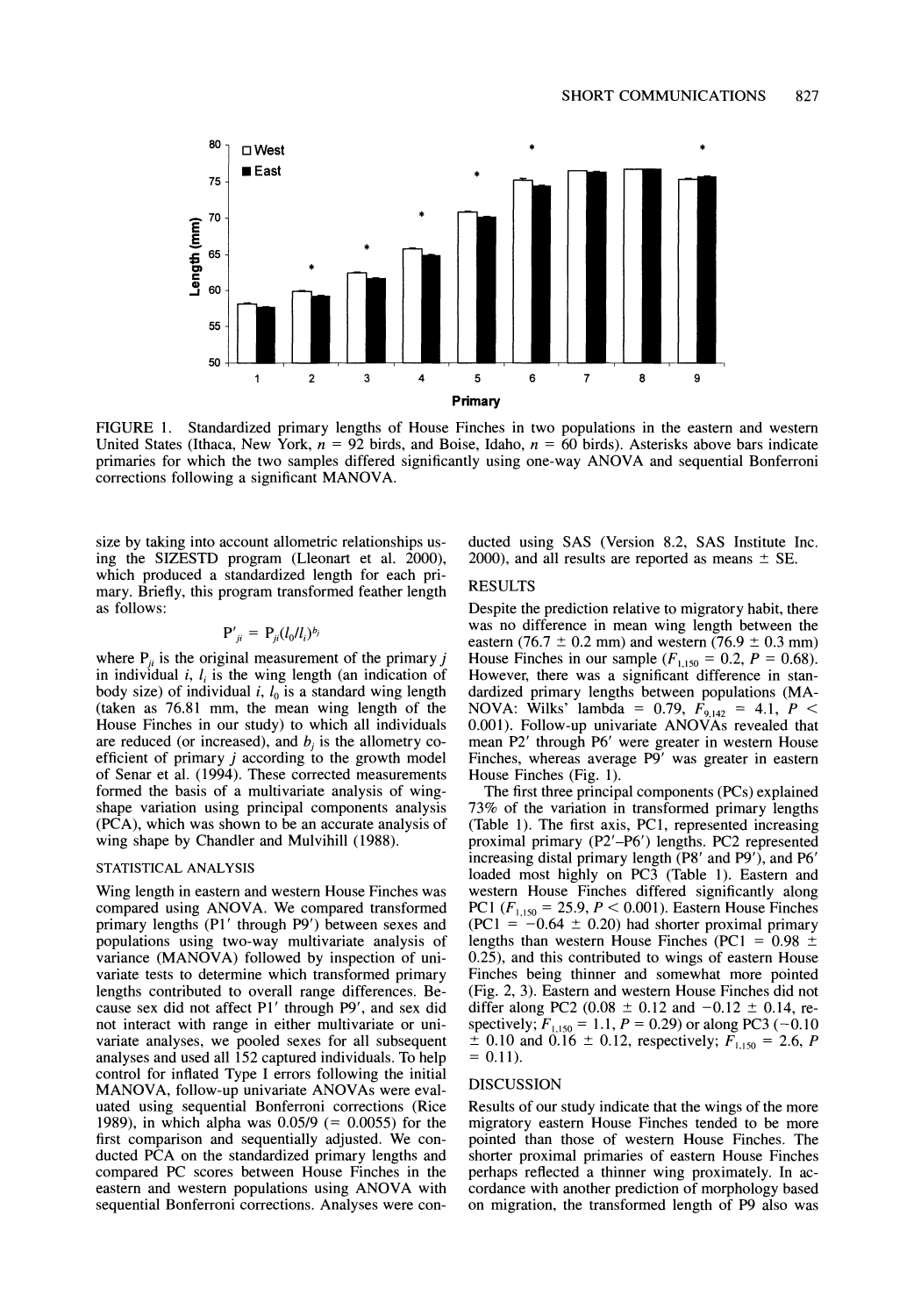| TABLE 1. Results of a principal components (PC) analysis on standardized primary lengths (P1' through P9')      |  |
|-----------------------------------------------------------------------------------------------------------------|--|
| of House Finches from eastern and western North American populations ( $n = 152$ ). P1' represents standardized |  |
| length of the most proximal primary.                                                                            |  |

| Variable                             | Factor loadings |                 |                 |  |
|--------------------------------------|-----------------|-----------------|-----------------|--|
|                                      | PC1             | PC <sub>2</sub> | PC <sub>3</sub> |  |
| P1'                                  | 0.353           | 0.058           | $-0.383$        |  |
| P2'                                  | 0.430           | 0.116           | $-0.216$        |  |
| P3'                                  | 0.451           | 0.140           | $-0.088$        |  |
| P4'                                  | 0.436           | 0.093           | 0.118           |  |
| P5'                                  | 0.398           | 0.100           | 0.278           |  |
| P6'                                  | 0.186           | $-0.165$        | 0.666           |  |
| P7'                                  | 0.292           | $-0.253$        | $-0.121$        |  |
| P8'                                  | $-0.051$        | 0.707           | 0.397           |  |
| P9'                                  | $-0.124$        | 0.595           | $-0.303$        |  |
| Eigenvalue                           | 4.29            | 1.27            | 1.01            |  |
| % Variance explained                 | 48              | 14              | 11              |  |
| Cumulative variance explained $(\%)$ | 48              | 62              | 73              |  |

**significantly longer in eastern House Finches, which may represent the wing point being closer to the leading edge.** 

**While we observed wing-shape differences consistent with each population's migratory habit, the predicted increase in the overall wing length of the more migratory (eastern) population was not observed. It is possible that this is related to the short amount of time that selection has had to operate on wing morphology. Longitudinal studies of wing morphology in House Finches could help document these changes over time. Alternatively, decreased wing lengths in at least one population of eastern House Finches have been documented after the recent mycoplasmal conjunctivitis outbreak (Nolan et al. 1998), so differences in wing lengths may have been more apparent before the outbreak. Finally, we were uncertain if the eastern House Finches we sampled were actually migratory or sedentary, as House Finches in the East are partial migrants (Belthoff and Gauthreaux 1991, Able and Belthoff 1998). A future study in which the migration distance of individuals is known might uncover a significant difference in wing length between the two populations. Nevertheless, the patterns of wing-shape** 



**FIGURE 2. Frequency distribution (% occurrence) of**  eastern-U.S.  $(n = 92)$  and western-U.S.  $(n = 60)$ **House Finches along the first axis generated by a principal components analysis of standardized primary lengths (Table 1). Increasing PC1 score corresponds to increasing lengths of proximal primaries.** 

**differences between regions (east and west) that we observed despite the lack of differences in overall wing length indicate potential changes in wing morphology consistent with a more migratory habit in eastern House Finches.** 

**An alternative hypothesis for the pattern of wingshape differences we observed between eastern and western House Finches is that the measured morphological features of eastern House Finches also may be characteristic of the southern California source population from which the eastern population presumably arose. That is, southern California House Finches could have shorter proximal primaries and longer distal primaries than the sample of western House Finches we measured from Idaho for the current study, and these differences carried over via their introduction to the East.** 

**In conclusion, we interpret the differences that were detected in wing shape between eastern and western House Finches as initial evidence for morphological divergence as a result of migratory habit. However, our study was limited to single populations in the East and the West. Confirmatory tests should include measurements of wing morphology in populations throughout both the sedentary and migratory ranges of House Finches. For instance, Able and Belthoff (1998) showed that populations colonized most recently, and farther from the origin of the eastern population, had the greatest propensity to migrate. Considering this gradient in the expression of migratory behavior, we hypothesize that wing morphology will vary accordingly within the eastern population of House Finches.** 

**We thank the Cornell Laboratory of Ornithology's House Finch Project personnel, C. Moulton, and J. Soules for assistance in the field. We especially thank A. Dhondt for his assistance, hospitality, and many stimulating and interesting discussions. We also thank J. C. Senar and J. Lleonart for providing the SIZESTD program for use in this study, and J. C. Senar and two anonymous referees for helpful comments on our manuscript. Finally we thank Sigma Xi, The Scientific Research Society, and Boise State University for provid-**